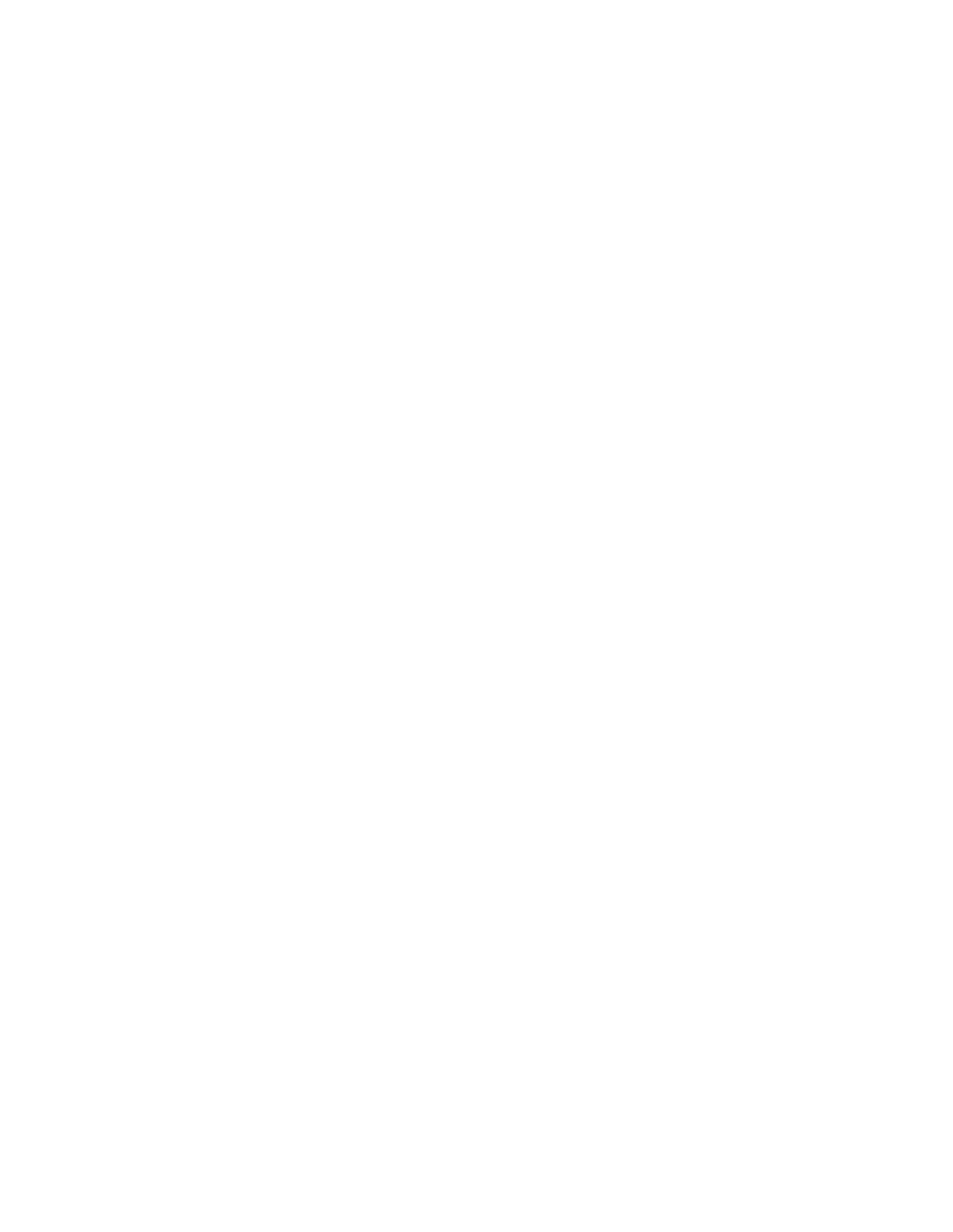### Healing:

The gift of healing is the special ability that God gives to certain members of the Body of Christ to serve as human intermediaries through whom it pleases God to cure illness and restore health apart from the use of natural means.

## Miracles:

The gift of miracles is the special ability that God gives to certain members of the Body of Christ to serve as human intermediaries through whom it pleases God to perform powerful acts that are perceived by observers to have altered the ordinary course of nature.

### Discerning of Spirits;

The gift of discerning of spirits is the special ability that God gives to certain members of the Body of Christ to know with assurance whether certain behavior purported to be of God is in reality divine, human or satanic.

## Prophecy:

The gift of prophecy is the special ability that God gives to certain members of the body of Christ to receive and communicate immediate messages of God to his people through a divinely inspired utterance.

### The gift of tongues:

The gift of tongues is the special ability that God gives to certain members of the Body of Christ to speak to God in a language they have never learned and/or to receive and communicate an immediate message of God to his people through a divinely-anointed utterance in a language they have never learned.

### The gift of interpretation:

The gift of interpretation is the special ability that God gives to certain members of the Body of Christ to make known in the vernacular the message of one who speaks in tongues.

### The gift of service:

The gift of service is the special ability that God gives to certain members of the Body of Christ to identify the unmet needs involved in a task related to God's work, and to make use of available resources to meet those needs and help accomplish the desired goals.

### The gift of teaching:

The gift of teaching is the special ability that God gives to certain members of the Body of Christ to communicate information relevant to the health and ministry of the Body and its members in such a way that others will learn.

### The gift of exhortation: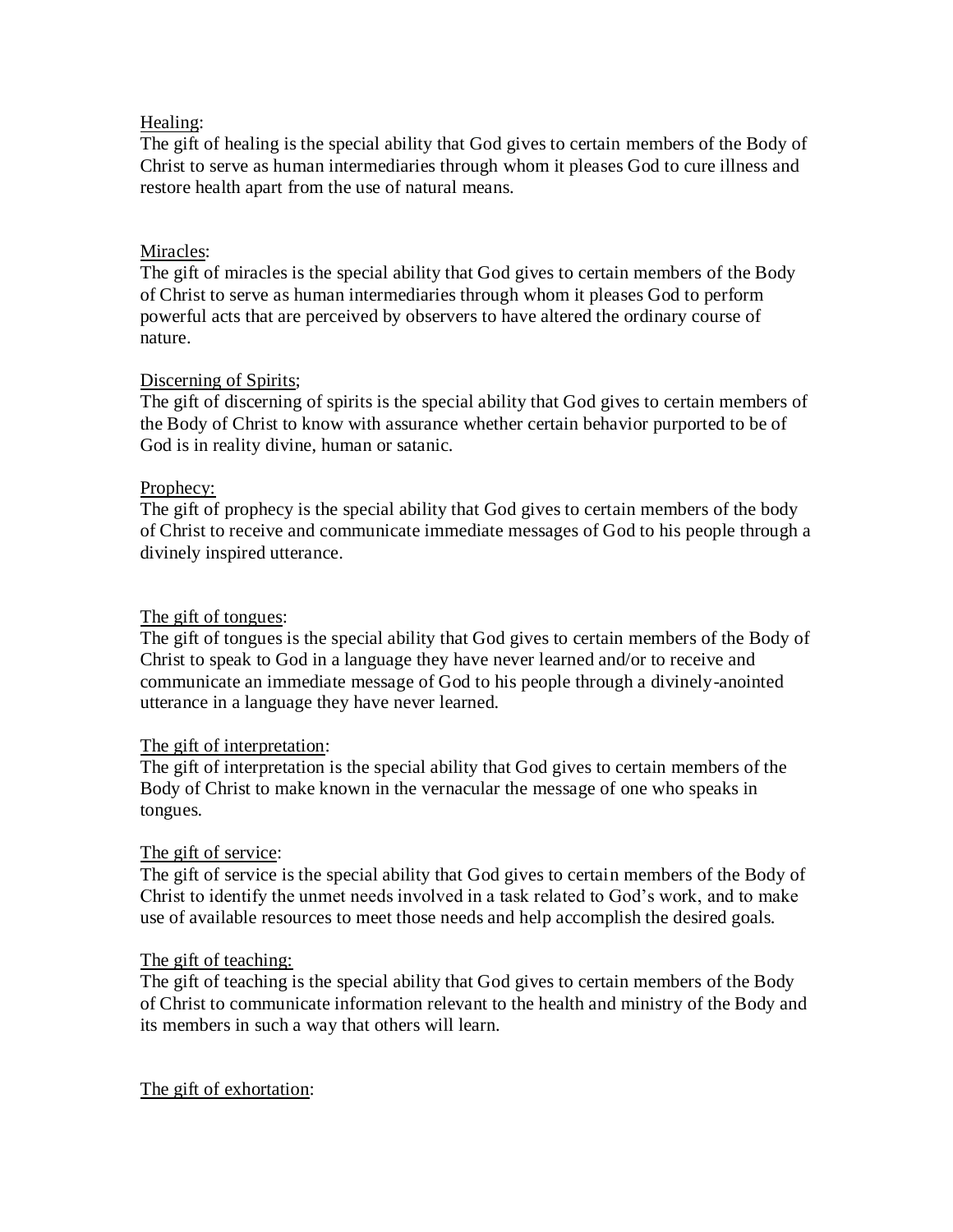The gift of exhortation is the special ability that God gives to certain members of the Body of Christ to minister words of comfort, consolation, encouragement and counsel to other members of the Body in such a way that they feel helped and healed.

### The gift of giving:

The gift of giving is the special ability that God gives to certain members of the Body of Christ to contribute their material resources to the work of the Lord with liberality and cheerfulness.

## The gift of leadership:

The gift of leadership is the special ability that God gives to certain members of the Body of Christ to set goals in accordance with God's purpose for the future and to communicate these goals to others in such a way that they voluntarily and harmoniously work together to accomplish those goals for the glory of God.

### The gift of mercy:

The gift of mercy is the special ability that God gives to certain members of the Body of Christ to feel genuine empathy and compassion for individuals, both Christian and non-Christian, who suffer distressing physical, mental or emotional problems, and to translate that compassion into cheerfully-done deeds that reflect Christ's love and alleviate the suffering.

## The gift of Apostle:

The gift of Apostle is the special ability that God gives to certain members of the Body of Christ to assume and exercise general leadership over a number of churches with an extraordinary authority in spiritual matters that is spontaneously recognized and appreciated by those churches.

## The gift of helps:

The gift of helps is the special ability that God gives to certain members of the Body of Christ to invest the talents they have in the life and ministry of other members of the Body, thus enabling the person helped to increase the effectiveness of his or her spiritual gifts.

### The gift of administration:

The gift of administration is the special ability that God gives to certain members of the Body of Christ to understand clearly the immediate and long range goals of a particular unit of the Body of Christ and to devise and execute effective plans for the accomplishment of those goals.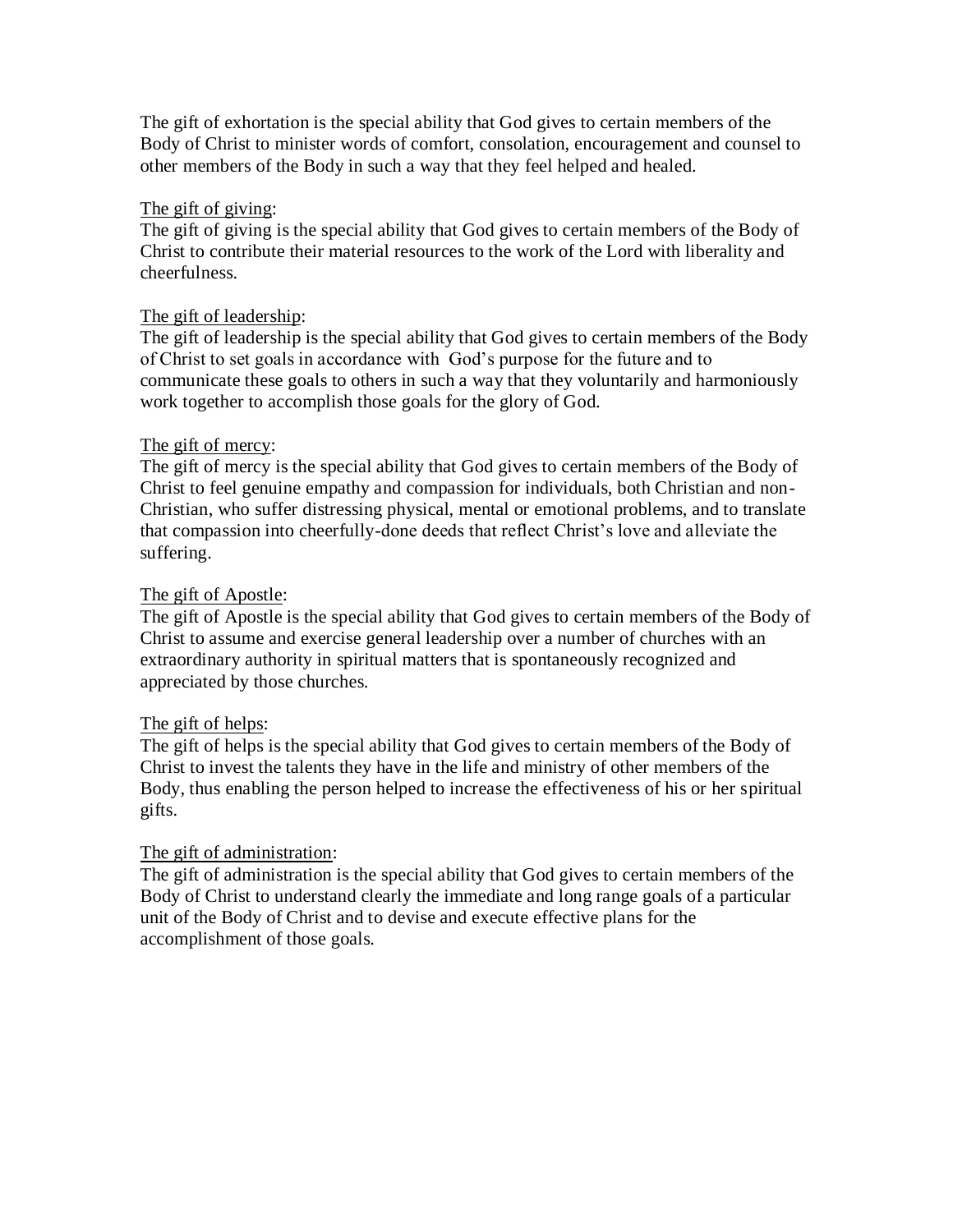### The gift of Evangelist:

The gift of evangelist is the special ability that God gives to certain members of the Body of Christ to share the gospel with unbelievers in such a way that men and women become Jesus' disciples and responsible members of the Body of Christ.

#### The gift of Pastor:

The gift of Pastor is the special ability that God gives to certain members of the Body of Christ to assume a long-term personal responsibility for the spiritual welfare of a group of believers.

### The gift of celibacy:

The gift of celibacy is the special ability that God gives to certain members of the Body of Christ to remain single and enjoy it; to be unmarried and not suffer undue sexual temptations.

The biblical text for the gift of celibacy is found in I Corinthians 7:7. Paul discusses his own celibacy and calls it a spiritual gift.

If you are single and find yourself terribly frustrated by unfulfilled sexual impulses, chances are, you don't have the gift of celibacy. Also if you are single and you often entertain the thought of getting married should the opportunity present itself, you more than likely do not have the gift.

Most singles that have the gift of celibacy are not troubled by either of the above and feel as though their life for Christ would be better served as a single individual. (If you have that God-given gift, then there is nothing wrong with living that lifestyle).

### The gift of hospitality:

The gift of hospitality is the special ability that God gives to certain members of the Body of Christ to provide open house and warm welcome for those in need of food and lodging.

### The gift of Missionary:

The gift of missionary is the special ability that God gives to certain members of the Body of Christ to minister whatever other spiritual gifts they have in a second culture.

#### The gift of intercession:

The gift of intercession is the special ability that God gives certain members of the Body of Christ to pray for extended periods of time on a regular basis and see frequent and specific answers to their prayers to a degree much greater than that which is expected of the average Christian.